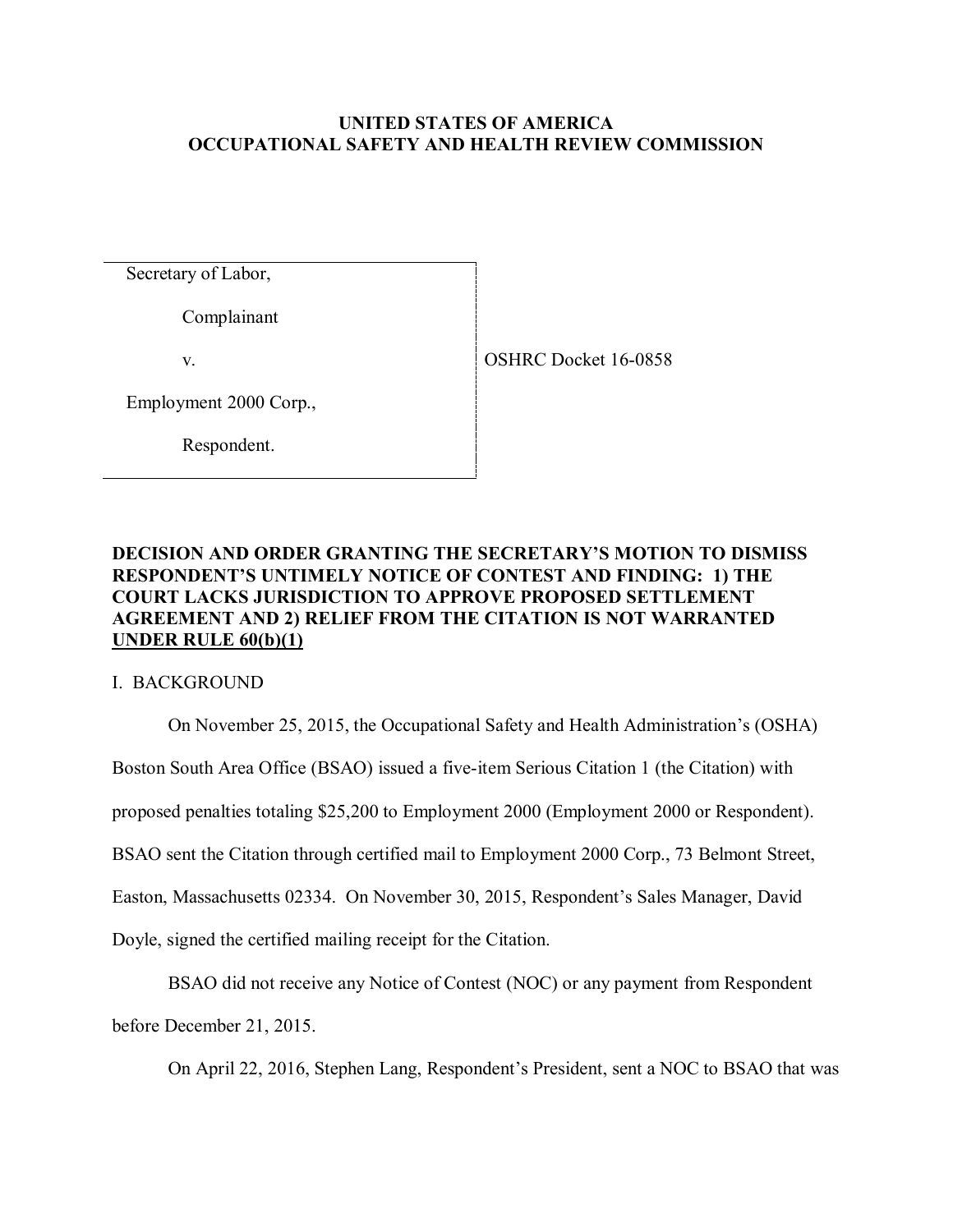received on April 25, 20[1](#page-1-0)6.<sup>1</sup> In this NOC, Mr. Lang stated he never received the Citation and he believed Respondent was not "at fault in this matter." BSAO responded to the NOC by letter dated April 27, 2016 explaining that the Citation was deemed a final order of the Occupational Safety and Health Review Commission (Commission) because the 15-day contest period had expired and that Employment 2000 could contact the Commission directly to continue pursuing the matter. $2$ 

On May 10, 2016, the Commission received another NOC from Respondent, dated May

6, 2016, concerning the Citation.<sup>[3](#page-1-2)</sup> Mr. Lang stated one of Respondent's employees was

instructed by Pharmasol to go to a machine that did not have a guard on it. He asserted that

"[t]his was not in his job description." He stated Pharmasol was at fault, and not Respondent.

On May 26, 2016, the Commission docketed the instant matter as Docket No. 16-0858 following

its receipt of the NOC, dated May 6, 2016.

 $\overline{a}$ 

On June 23, 2016, the Secretary filed his Motion to Dismiss Respondent's Untimely

Notice of Contest (Motion to Dismiss). The Secretary seeks the dismissal of Respondent's

<span id="page-1-0"></span><sup>&</sup>lt;sup>1</sup> Two addresses for Respondent appear atop this NOC. The address at the top left of Mr. Lang's NOC identified Respondent's address as 73 Belmont Street, Easton, MA 02375. This NOC, dated April 22, 2016, was not received by the Commission or Court until June 27, 2016, when it was received as an attachment to the Secretary's dismissal motion.

<span id="page-1-1"></span><sup>2</sup> BSAO's letter was addressed to "Mr. Stephen C. Lang, Employment 2000 Corp., 73 Belmont Street, Easton, MA 02375." Without objection, the Court has taken judicial notice that zip code "02375" includes 73 Belmont Street, South Easton, Massachusetts. Unless otherwise noted, all other documents filed in this case at the Court or Commission by the Secretary, Court and/or Commission prior to July 26, 2016 were addressed to Respondent using the address at 73 Belmont Street, Easton, MA 02334. None of the Court filings mailed to this address by the Court were returned to the Court as undeliverable. The Court has also taken, without objection, judicial notice that zip code "02334" includes Easton, MA.

<span id="page-1-2"></span><sup>&</sup>lt;sup>3</sup> No return address of Respondent was identified in this NOC that caused the case to be docketed at the Commission. The Commission Rule at 29 C.F.R. § 2200.6 Record address states:

Every pleading or document filed by any party or intervenor shall contain the name, current address and telephone number of his representative or, if he has no representative, his own name, current address and telephone number. Any change in such information shall be communicated promptly in writing to the Judge, or the Executive Secretary if no Judge has been assigned, and to all other parties and intervenors. A party or intervenor who fails to furnish such information shall be deemed to have waived his right to notice and service under these rules.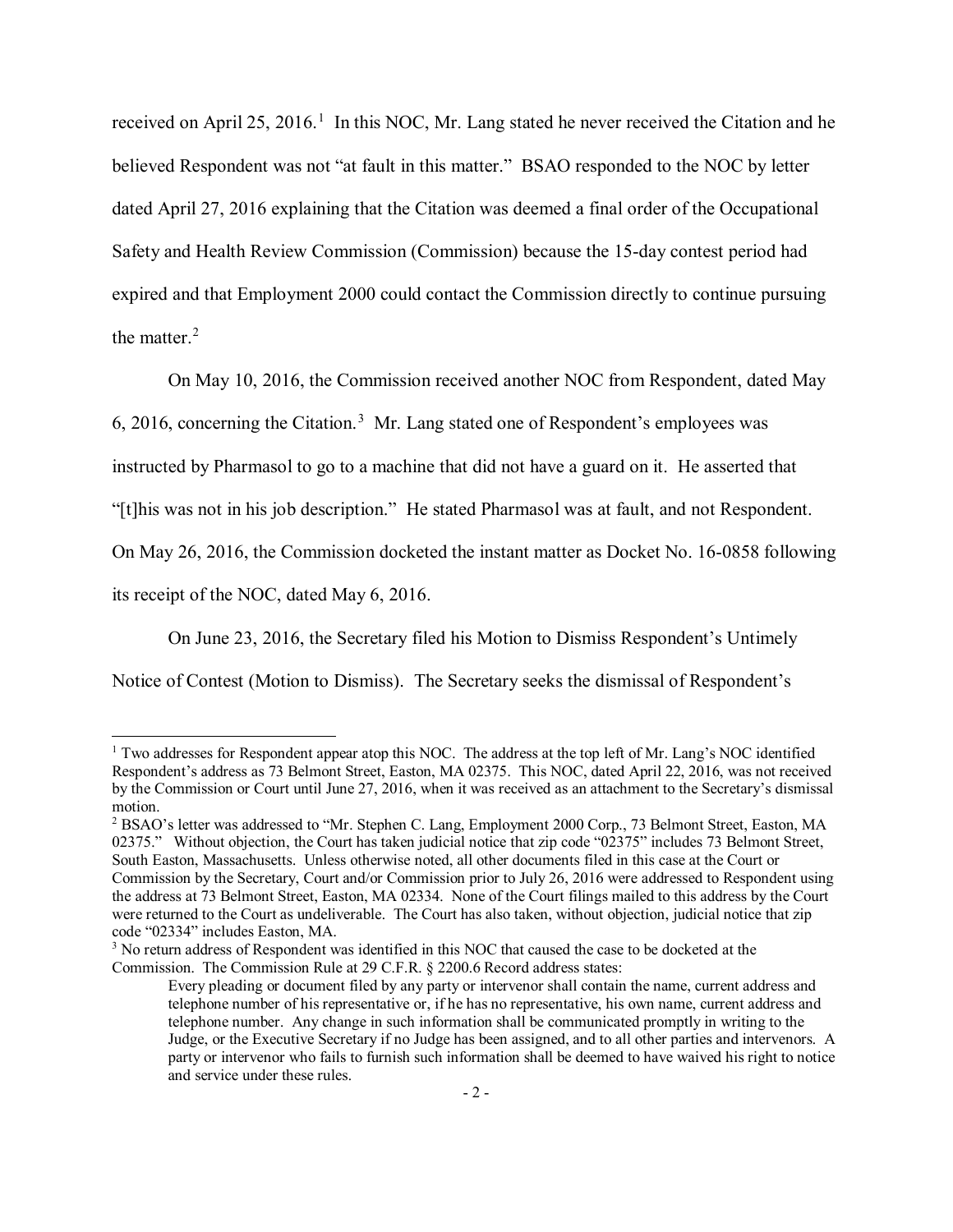untimely NOC because Respondent had not timely filed a NOC by December 21, 2015 and it cannot demonstrate "excusable neglect" pursuant to Federal Rule of Civil Procedure 60(b)(1). Respondent's response to the Motion to Dismiss was originally due to be filed with the Court by July 10, 2016. Respondent did not file a response to the Secretary's Motion to Dismiss by July 10, 2016, or thereafter.

On July 26, 2016, the Court granted the Secretary's Motion to Dismiss.<sup>[4](#page-2-0)</sup>

On August 11, 2016, the parties executed a Settlement Agreement regarding the case.<sup>[5](#page-2-1)</sup>

The Settlement Agreement calls for Respondent to accept all of the citation items with the full

penalty, pursuant to a payment schedule.<sup>[6](#page-2-2)</sup>

 $\overline{a}$ 

On August 22, 2016, the Secretary filed an unopposed motion requesting that the

Commission vacate the Court's decision and approve the Settlement Agreement.

On September 28, 2016, the Commission issued its Remand Order setting aside the

Court's July 26, 2016 decision. The Commission stated that it was not clear whether

Respondent ever received the Secretary's Motion to Dismiss:

as well as a number of other documents sent to it throughout the course of this case. Specifically, the following documents were sent to Respondent using the correct street address, city, and state, but not the correct zip code:[7](#page-2-3) (1) the citation and return receipt form; (2) a debt collection letter dated January 26, 2016; (3) the Secretary's motion to dismiss; (4) the judge's notice of decision; (5) the Commission's notice of docketing of the judge's decision; and (6) the Secretary's motion currently pending before us. As to the citation, despite the signature from "Doyle" on the return receipt, Respondent's president claims to have "never received" the citation. As to the other documents, there is nothing in the record to confirm whether Respondent received them.

<span id="page-2-0"></span><sup>4</sup> The Court's decision was mailed to Respondent and also sent by confirmed facsimile.

<span id="page-2-1"></span><sup>&</sup>lt;sup>5</sup> The Settlement Agreement includes a stipulation that Respondent filed an untimely notice of intent to contest the citation and penalties. The Settlement Agreement further states that "[i]t is agreed that jurisdiction of this proceeding is conferred upon said Commission by section 10(c) of the Act."

<span id="page-2-2"></span> $\overline{6}$  The settlement agreement fails to specify if and when the settlement agreement was posted in accordance with Rules 7 and 100 of the Commission Rules of Procedure. *See* 29 C.F.R. §§ 2200.7 and 2200.100.

<span id="page-2-3"></span><sup>&</sup>lt;sup>7</sup> The zip code used on these documents was  $02334$  – the correct zip code is 02375, as identified in the return address included on Respondent's April 22, 2016 NOC.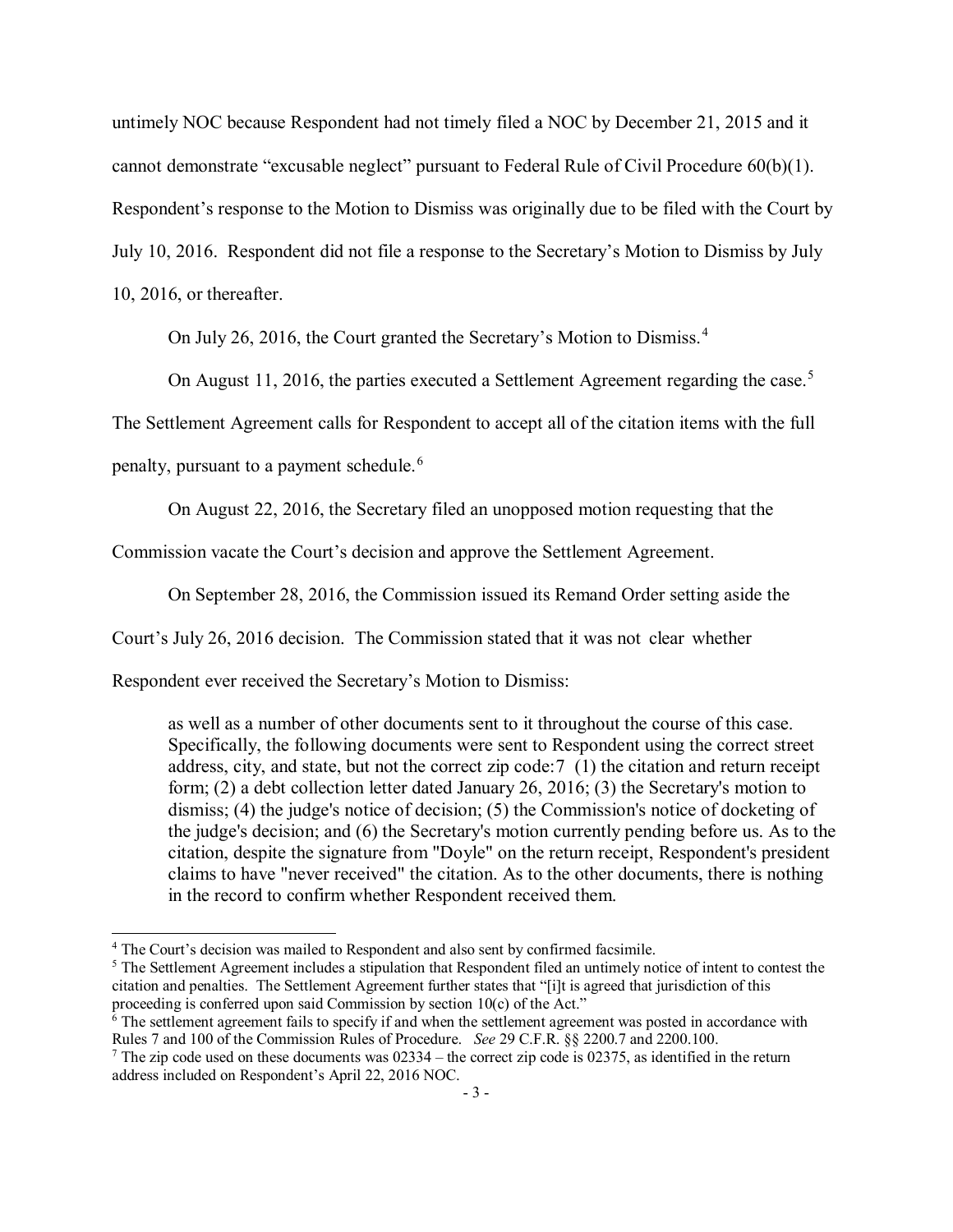Nor does it appear that the judge was aware of the mailing address error at the time he issued his decision granting the Secretary's motion to dismiss.

In these circumstances, it is not clear whether Respondent received or had an opportunity to respond to the Secretary's motion to dismiss or the judge's decision granting the motion. We therefore set aside the judge's decision, as requested in the Secretary's motion to the Commission, and remand this case for the judge to: (1) provide Respondent with a copy of all the documents filed in this case; (2) allow Respondent an opportunity to respond to the Secretary's dismissal motion; and (3) reconsider whether relief from a final order is warranted under Rule 60(b)(l).

The Commission's remand order directed the Court to: "(1) provide Respondent with a copy of all the documents filed in this case; (2) allow Respondent an opportunity to respond to the Secretary's dismissal motion; and (3) reconsider whether relief from a final order is warranted under Rule 60(b) (1)."

On September 29, 2016, this case was again assigned to the Court for disposition.

On October 17, 2016, the Court issued its Order: 1) Providing Respondent with copy of all documents filed in the case, and 2) allowing Respondent an opportunity to respond to the Secretary's Dismissal Motion, dated June 23, 2016.<sup>[8](#page-3-0)</sup> The Court ordered Respondent to file "its response to the Secretary's dismissal motion with the Court no later than by November 30, 2016." The Court further ordered that "Respondent's response to the Secretary's dismissal motion shall include a complete discussion as to whether relief from a final order in this case is warranted under Fed. R. Civ. P., Rule  $60(b)$  (1)<sup>[9](#page-3-1)</sup> and the basis for it." Lastly, the Court stated that Respondent's "failure to comply with all parts of this order may result in sanctions, including the dismissal of claim(s), notice of contest, or defense(s), as well as the Court's

(1) **mistake, inadvertence, surprise, or excusable neglect**; …. (emphasis in the original).

<span id="page-3-1"></span><span id="page-3-0"></span><sup>&</sup>lt;sup>8</sup> Copies of all of the documents filed in this case were attached to the Order and served upon Respondent. <sup>9</sup> Rule 60(b) provides that:

Grounds for Relief from a Final Judgment, Order, or Proceeding. On motion and just terms, the court may relieve a party or its legal representative from a final judgment, order, or proceeding for the following reasons: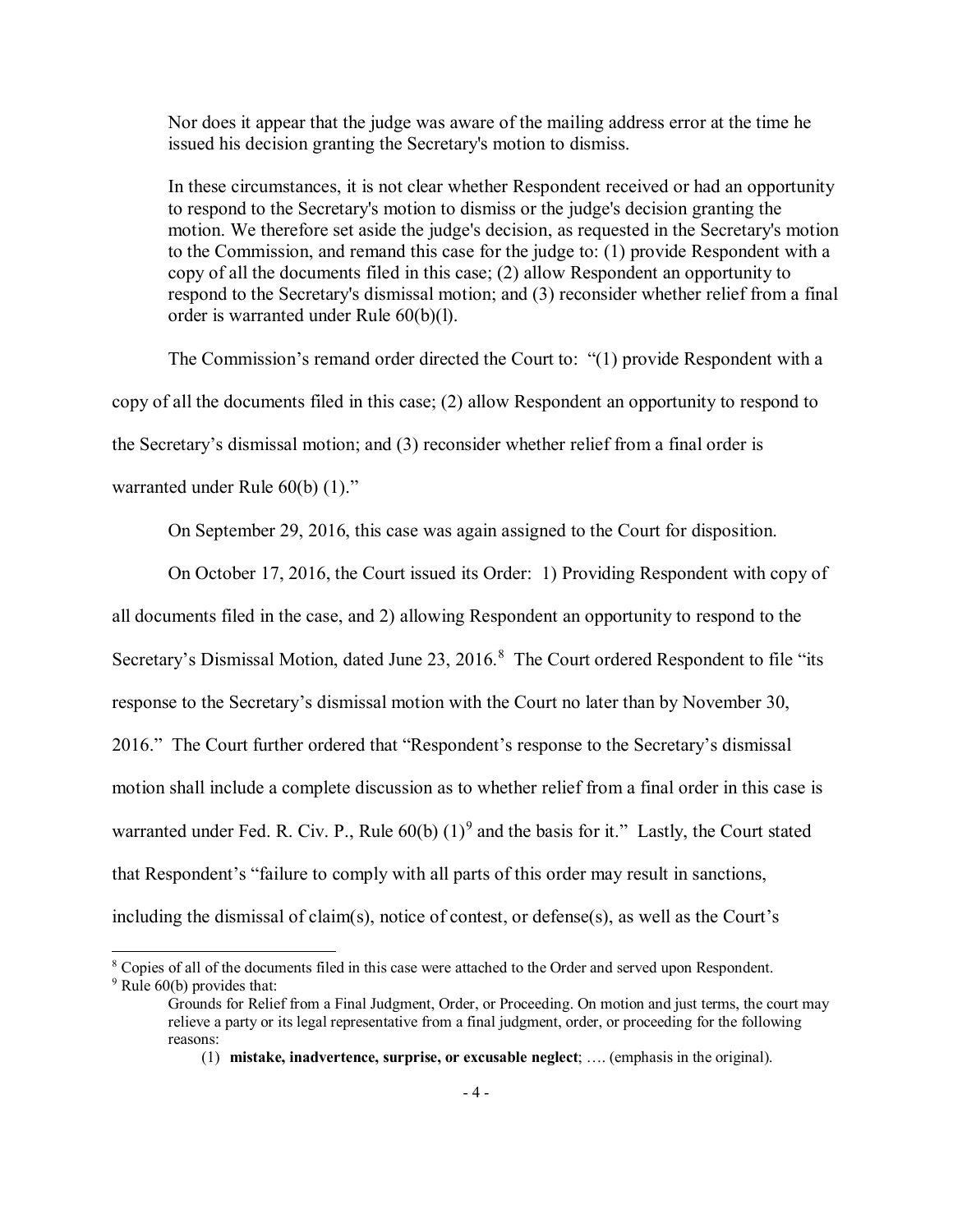affirmance of the underlying citation and proposed penalties." The Court's Order was sent to Respondent by certified first class mail, return receipt requested, on October 17, 2016. The order was addressed to: Stephen C. Lang, Employment 2000 Corp., 73 Belmont Street, South Easton, MA 02375. It was delivered to, and signed by, Respondent's agent at that address. The Domestic Return Receipt, dated November 3, 2016, was received by the Court on November 8, 2016.

Neither party filed any objection to the Court taking judicial notice that zip code 02375 included 73 Belmont Street, South Easton, MA on or before November 7, 2016, or thereafter.

Respondent did not file a response to the Secretary's Dismissal Motion, dated June 23, 2016, by November 30, 2016, or thereafter.<sup>[10](#page-4-0)</sup>

## II. DISCUSSION

 $\overline{a}$ 

A. The Secretary's Motion to Dismiss has Merit and is Granted.

The Court's Decision and Order Granting the Secretary's Motion to Dismiss Respondent's Untimely Notice of Contest, issued July 26, 2016, is incorporated by reference in its entirety into this Decision and Order and reaffirmed in its entirety. In it, the Court found that Respondent's office received the Citation on November 30, 2015, as is proven by the signed certified mailing receipt for the Citation, and that the NOC was due to be filed at BSAO no later than December 21, 2015. The Court further found Employment 2000 did not timely file a NOC within 15 working days of its receipt of the Citation as section  $10(a)$  of the Occupational Safety and Health Act of 1970, 29 U.S.C. § 659 (the Act) and 29 C.F.R. § 1903.17(a) require. The Court also found that Respondent was not entitled to relief under Rule 60(b)(1). Pursuant to section 10(a) of the Act, the Court concluded that the Citation and proposed penalty were

<span id="page-4-0"></span> $10$  The Secretary has not filed anything with the Court on or after September 29, 2016.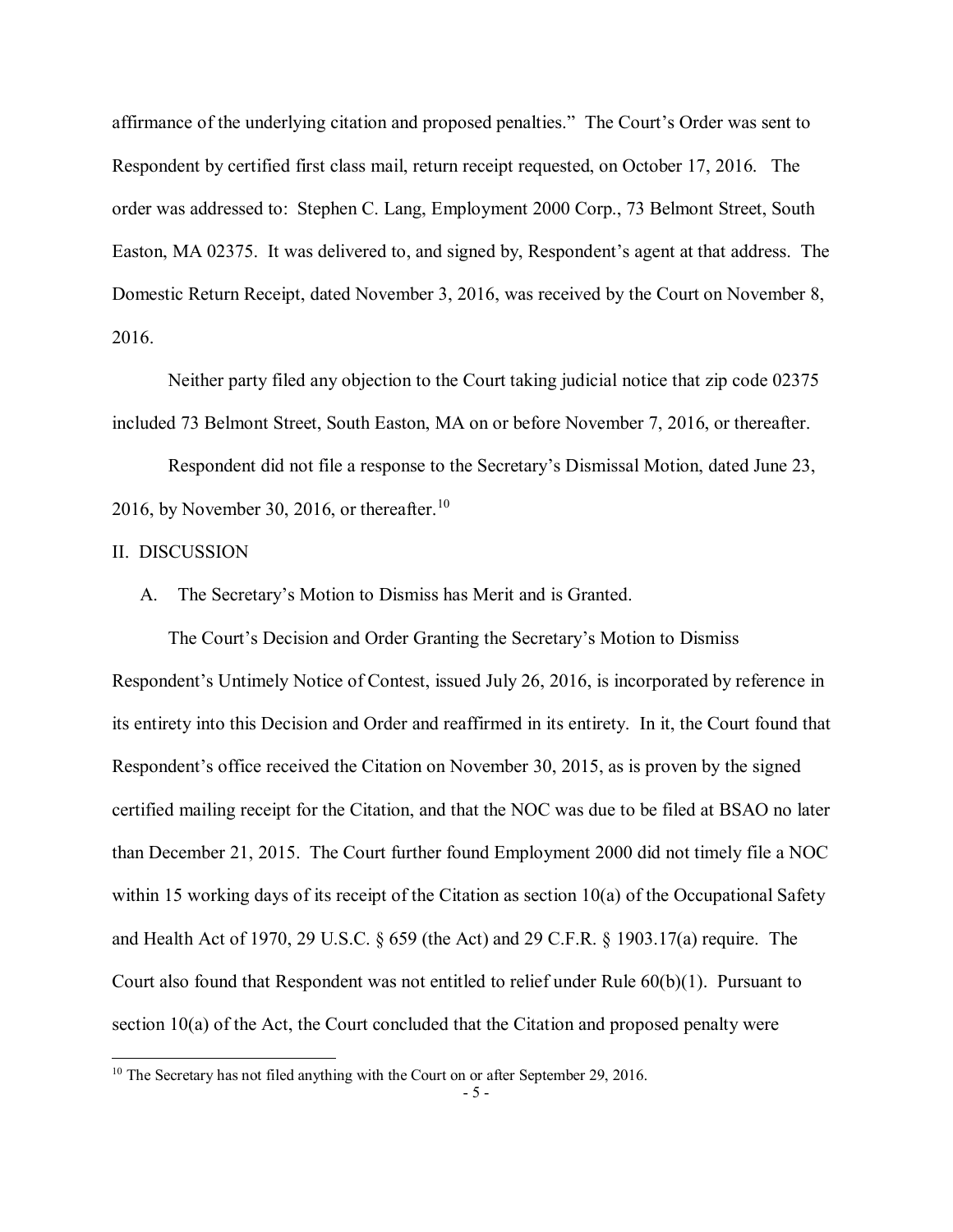deemed a final order of the Commission. The Court reaffirms these findings and again grants the Motion to Dismiss.

B. The Court Lacks Jurisdiction to Approve the Proposed Settlement Agreement.

The Commission has held that when the facts of a case raise questions about jurisdiction, the judge, *sua sponte*, is required to insure that there is evidence supporting jurisdiction. *See Taj Mahal Contracting*, 20 BNA OSHC 2020, 2023 (No. 03-1088, 2004) (Secretary bears "the ultimate burden of proof as to jurisdiction"). Here, the Court is compelled to address whether or not it is bound by the provisions in the parties' settlement agreement that stipulated that Respondent filed an untimely notice of intent to contest the citation and penalties, while further stating that "[i]t is agreed that jurisdiction of this proceeding is conferred upon said Commission by section 10(c) of the Act."[11](#page-5-0) One of the Court's first duties is to determine whether or not it has jurisdiction to adjudicate the matter before it. *Chicot Cty. Drainage Dist. v. Baxter State Bank,* 308 U.S. 371, 376, *reh'g denied,* 309 U.S. 695 (1940). It is always incumbent upon a court to evaluate its jurisdiction, *sua sponte*, to ensure that it does not decide controversies beyond its authority. *Costigan v. NYNEX,* Case No. 97B00026, 1997 WL 242199, at \*3 (O.C.A.H.O. Mar. 5, 1997). Graven in stone is the maxim that parties cannot confer jurisdiction by consent or stipulation. *Ins. Corp. of Ireland, Ltd. v. Compagnie des Bauxites de Guinee,* 456 U.S. 694, 702 (1982); *Rodick v. City of Schenectady*, 1 F.3d 1341, 1346 (2d Cir. 1993). This court is a court of limited jurisdiction. It is empowered to adjudicate only those cases authorized by Congress. Parties may not stipulate to, or waive lack of, subject matter jurisdiction. *Sosna v. Iowa*, 419 U.S. 393, 398 (1975). A party seeking to invoke the jurisdiction of the Commission

<span id="page-5-0"></span> $11$  Commission jurisdiction exists under section  $10(c)$  of the Act where the employer notifies the Secretary it intends to contest a citation within fifteen working days of the issuance of the citation.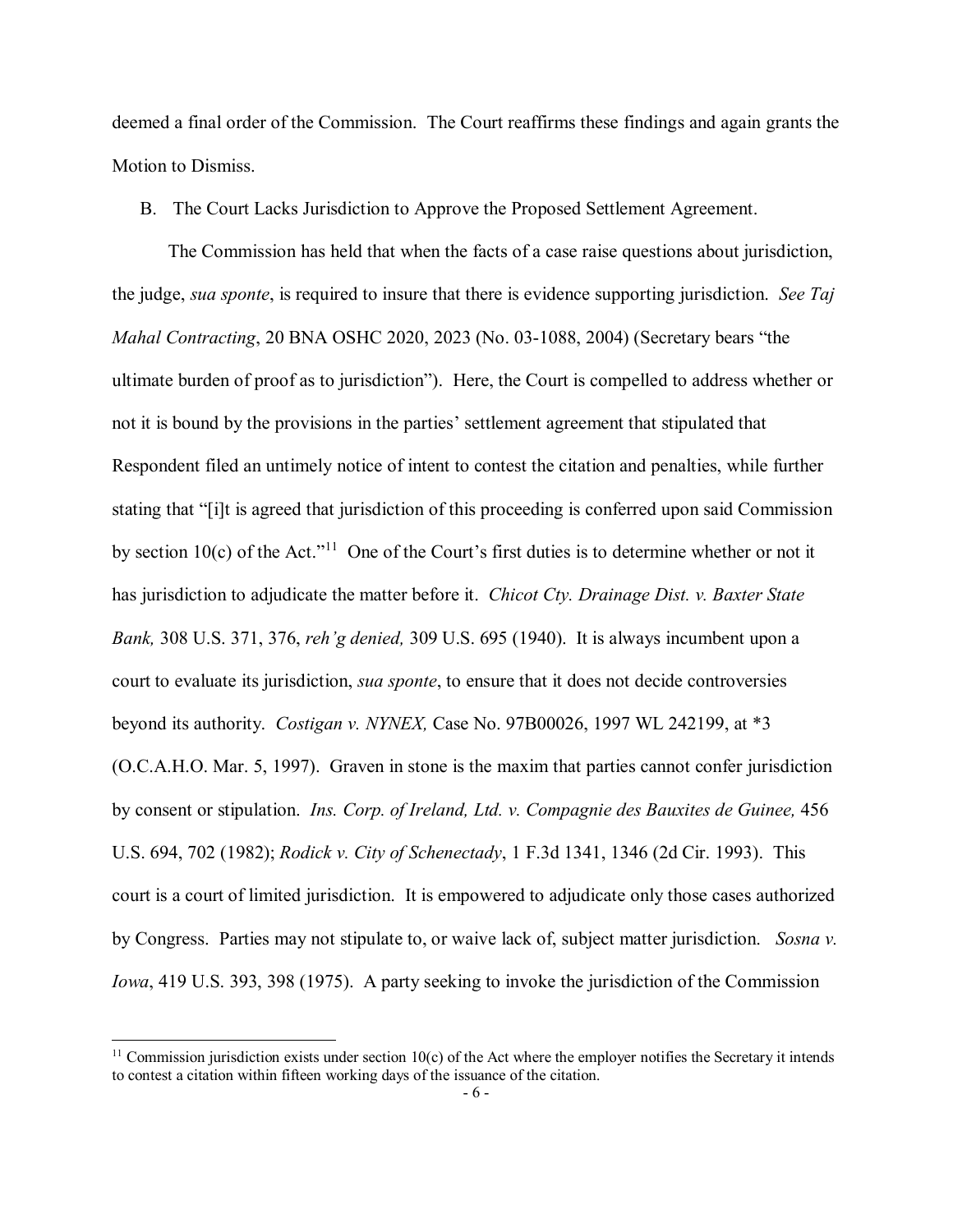and its courts must prove that the case is within the court's subject matter. *McNutt v. Gen. Motors Acceptance Corp. of Ind.*, 298 U.S. 178 (1936); *RSR Corp*., No. 79-3813, 1981 WL 95612, at \*2 (O.S.H.R.C.A.L.J. Feb. 18, 1981) (consolidated) ("parties cannot confer jurisdiction on, or withhold it from, the Commission.").

Here, both parties have failed to make a showing of Commission jurisdiction. Instead, the Secretary has met his initial burden establishing grounds for dismissal of Respondent's late NOC in its Motion to Dismiss for lack of jurisdiction. *See Taj Mahal Contracting*, 20 BNA OSHC at 2022, where the Commission noted:

[W]here an untimely NOC is docketed, under Commission practice it is incumbent upon the Secretary to file a motion to dismiss the NOC as untimely, and at the hearing, … the judge places the initial burden on the Secretary to establish the grounds for dismissal of the NOC: namely the citation was issued and served upon the respondent, and that the Secretary did not receive any NOC from the respondent within 15 working days after receipt of the citation.

The Court sees no basis for any notion that, with the facts before it, the parties may stipulate to jurisdiction here and earn the Court's imprimatur on such a stipulation. Under section 10(a) of the Act, an employer's failure to timely file a notice of contest results in the citation and proposed penalty becoming a final order of the Commission "not subject to review by any court or agency."

Under Commission rules, a settlement agreement is not final until approved by the Judge. 29 C.F.R. § 2200.100 (b) and (c), Commission Rule 100 (b) and (c). These rules set forth technical requirements that must be met before the Judge or Commission can approve a settlement agreement.<sup>[12](#page-6-0)</sup> Rules 100 (b) and (c) also make it clear that a settlement agreement is

<span id="page-6-0"></span><sup>&</sup>lt;sup>12</sup> Rule 100(b) states that a settlement agreement must "specify the terms of settlement for each contested item, specify any contested item or issue that remains to be decided (if any remain), and state whether any affected employees who have elected party status have raised an objection to the reasonableness of any abatement time." Similarly, Rule 100(c) requires that all settlement agreements contain proof of service on all parties and authorized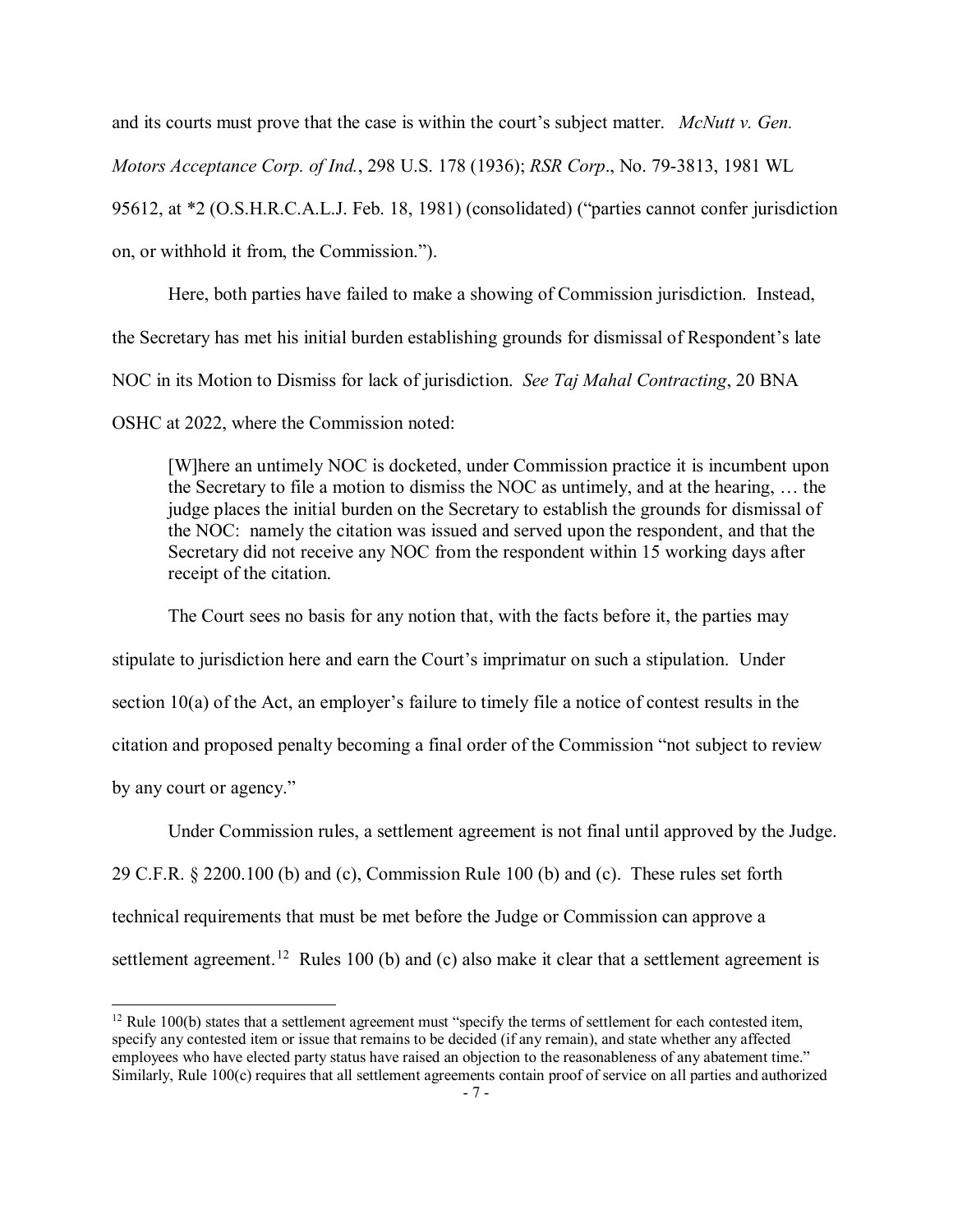not final until approved by the judge and an order terminating the litigation is issued by the Judge or the Commission.<sup>13</sup> The proposed Settlement Agreement has never been approved or finalized by the Court or Commission.

The technical requirements set forth in Commission Rule 100 are not the exclusive grounds for refusing to approve a settlement agreement. Although the Commission does not have the authority to refuse approval of a settlement agreement because it disapproves of its substantive terms (*i.e*. characterization of the violation, penalty assessment, exculpatory language),  $^{14}$  $^{14}$  $^{14}$  it has made it clear that it will not just "rubber stamp" its approval of settlement agreements. Rather, the Commission "must be assured that a proposed settlement represents a genuine agreement between the parties and a true meeting of the minds on all provisions thereof." *84 Components Co.,* 20 BNA OSHC 2063, 2064 (No. 02-0363, 2003); *Aerlex Corp.,*  12 BNA OSHC 1989 (No. 85-1257, 1986) (same). Under the Commission's rules and case law, Court approval is a condition precedent-to the settlement agreement being final and enforceable. *See Transcontinental Gas Pipe Line Corp. v. Fed. Energy Regulatory Comm'n,* 659 F.2d 1228, 1233 n. 45 (D.C. Cir. 1981) ("Approval by a third party is certainly a condition precedent.").A condition precedent is an event which must occur before performance under a contract becomes

employee representatives, and posting of notice to non-party affected employees. Further, the parties "shall also file a final consent order for adoption by the Judge." Finally, Rule 100(c) grants ten days after service on affected employees to consider objections to the abatement dates filed by any affected employee or authorized employee representative before the Judge or the Commission can issue "an order terminating the litigation before the Commission because of the settlement."

<span id="page-7-0"></span><sup>&</sup>lt;sup>13</sup> The Court takes judicial notice that settlement agreements submitted to it are occasionally returned to the parties before court approval to correct errors relating to not specifying the terms of settlement for each contested item, item penalty amounts that do not add up to the overall amount to be paid, wrong dates shown for payments, omitted posting requirements, and/or missing signatures. Here, the evidence shows that the proposed settlement agreement is flawed because it fails to satisfy posting requirements.

<span id="page-7-1"></span><sup>&</sup>lt;sup>14</sup> Regarding substantive matters set forth in a settlement agreement, the Commission may only review the reasonableness of the abatement date when challenged by an authorized employee representative. *United Steelworkers of Am., Local No. 185 v. Herman*, 216 F.3d 1095, 1098 (D.C. Cir. 2000).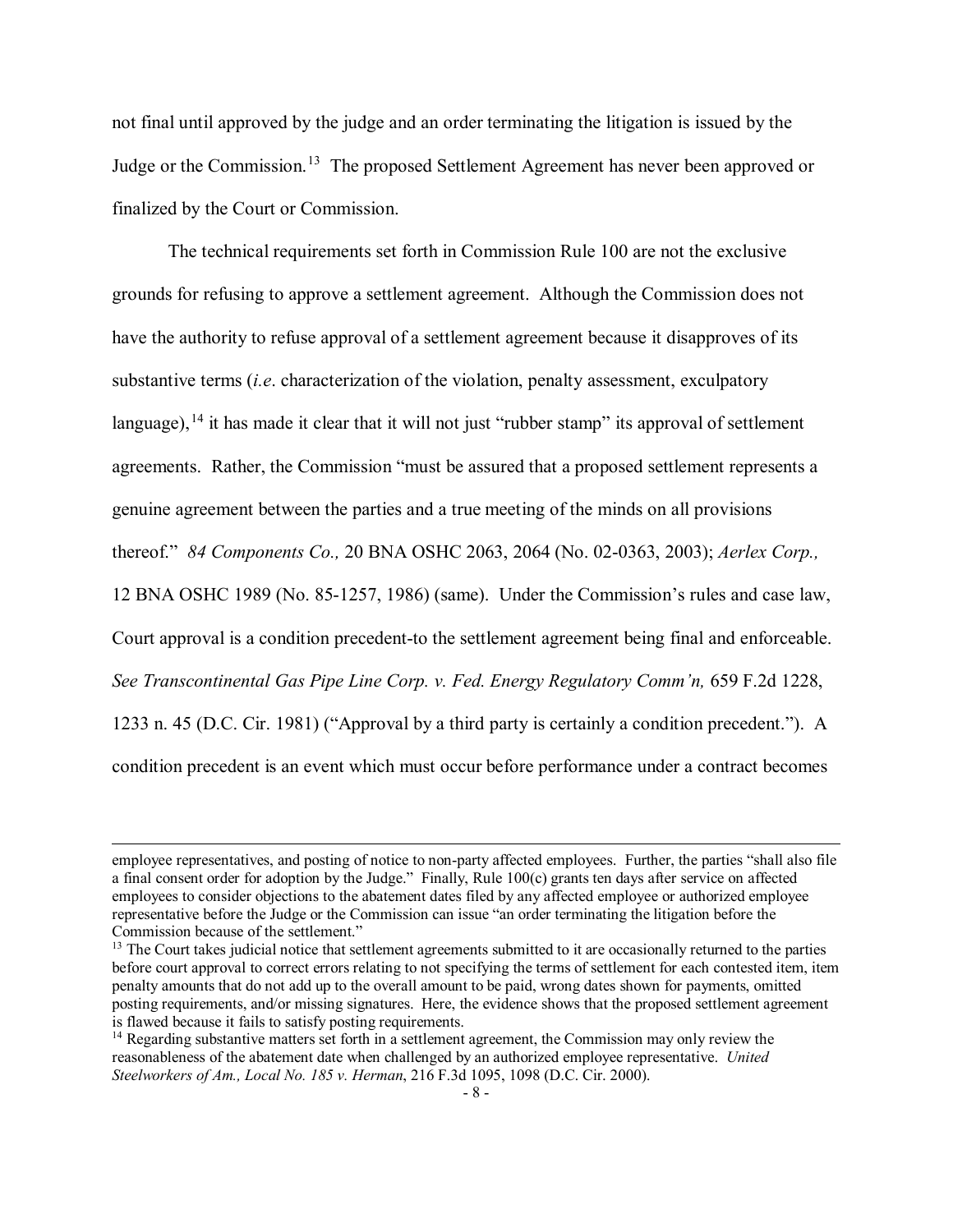due.[15](#page-8-0) *Psaromatis v. English Holdings I, L.L.C.*, 944 A.2d 472, 482 (D.C. 2008). Similarly, a court has the discretion to decline approval of a settlement agreement when warranted by unusual circumstances. *Lloyd v. Mukasey*, 568 F.Supp.2d 2, 17-18 (D.D.C. 2008). While settlement agreements, deliberately entered into by the parties generally bind the parties and "ought not to be lightly set aside," a court may set aside such agreements "wherever justice requires." *Id.* at 17 (citing *Maiatico v. Novick,* 108 A.2d 540, 541 (D.C. Mun. App. 1954)).[16](#page-8-1) The Court declines to approve the proposed Settlement Agreement for lack of jurisdiction. The proposed Settlement Agreement is set aside.

C. Relief from the Citation is Not Warranted Under Rule 60(b)(1).

 $\overline{a}$ 

The Commission has held that rule 60(b) of the Federal Rules of Civil Procedure can be used as the basis for setting aside a section 10(a) final order; and the Court turns its attention to whether Employment 2000 is entitled to relief under Rule  $60(b)(1)$ .<sup>17</sup> The record before the Court shows Employment 2000 is not entitled to relief under Rule 60(b)(1). There is no evidence of mistake, inadvertence, surprise or excusable neglect. No clear reason for any delay in filing a NOC with BSAO has been shown. Because Respondent has utterly failed to present any evidence on the reason for any delay, the Court finds it has not established excusable neglect.

The Court renews its prior finding that the delay in filing its NOC was entirely the fault

<span id="page-8-0"></span><sup>15</sup> *See Moses v. Howard Univ. Hosp.,* 601 F.Supp.2d 1, 5 (D.D.C. 2009) (denying motion to enforce settlement agreement not approved by Bankruptcy Court, a condition precedent to performance), *aff'd*, 606 F.3d 789 (D.C. Cir. 2010).

<span id="page-8-1"></span><sup>&</sup>lt;sup>16</sup> See Rose Steel Inc., No. 12-1899, Order Granting Respondent's Motion to Rescind Settlement Agreement, (Jul. 31, 2013) (OSHRC agency website), available at www.oshrc.gov/open/SignificantOrders\_AdminLawJudge.html (settlement agreement rescinded based upon mistake).

<span id="page-8-2"></span><sup>&</sup>lt;sup>17</sup> See Branciforte Builders, Inc., 9 BNA OSHC 2113 (No. 80-1920, 1981) (Commission has jurisdiction to entertain a late NOC under Rule 60(b)); *but see Chao v. Russell P. Le Frois Builder,* 291 F.3d 219 (2d Cir. 2002) (Commission lacks jurisdiction to extend the time for filing a NOC based on excusable neglect).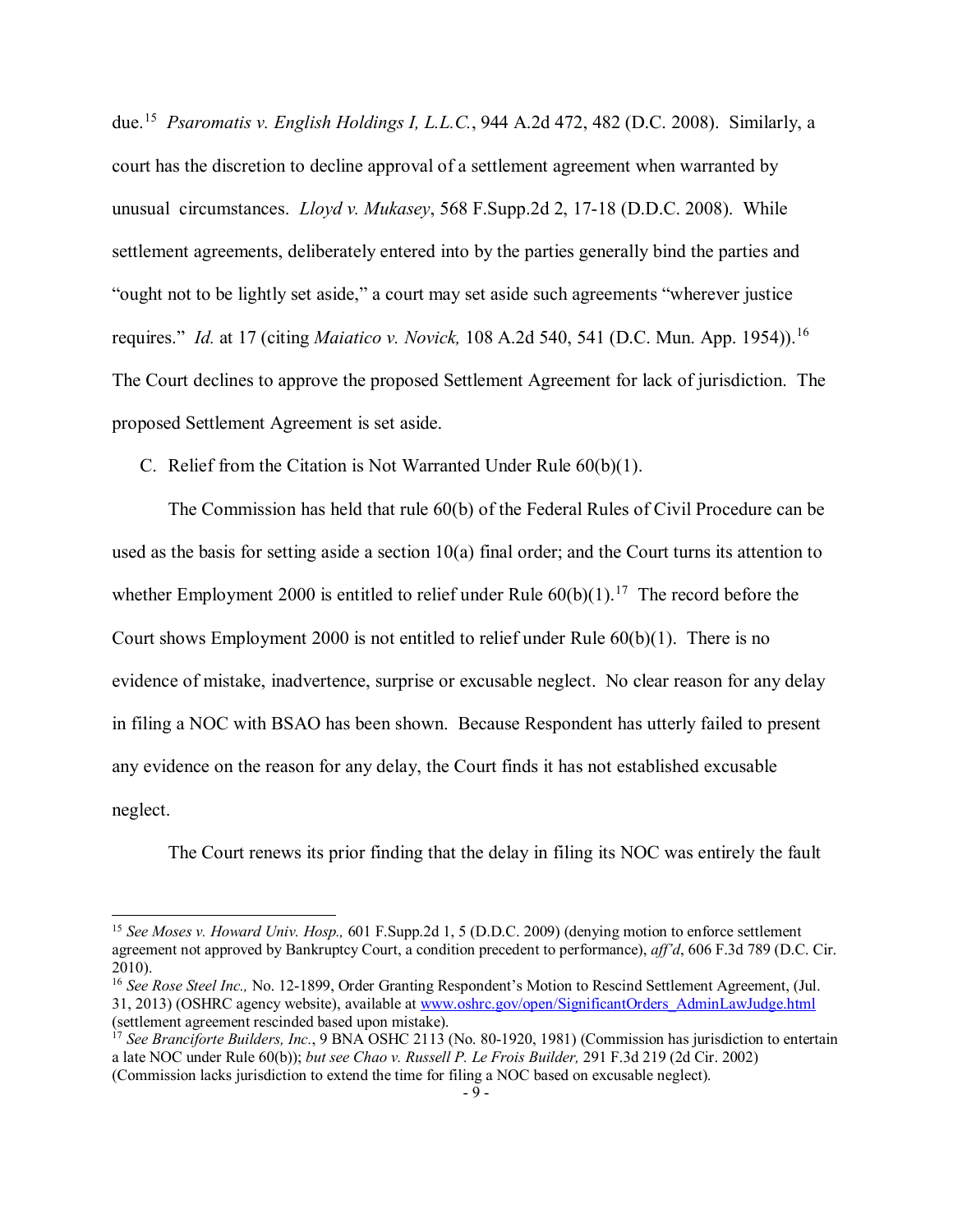of Employment 2000. As seen by the accepting signature, Employment 2000 knew as of November 30, 2015 that it had received a Citation. Nishimura Aff. at ¶ 7. The Citation gave clear reference to the contest process. Nishimura Aff. at Ex. A. Further, the Citation stated that it would become a final order of the commission without a properly filed NOC given within 15 working days. *Id*.<sup>18</sup> BSAO also followed standard protocol and sent Employment 2000 an OSHA 3000 booklet which outlines its rights and responsibilities. Nishimura Aff. at ¶ 6. Despite having all of this information upon receipt of the citation, Employment 2000 failed to properly contest the Citation and file a NOC within the requisite time frame. *Id.* at ¶ 8.

Respondent has not taken advantage of the opportunity to satisfy its burden of proving that it is entitled to equitable relief for a late-filed NOC.[19](#page-9-1) Instead, it ignored the Court's Order to file a response to the Secretary's Motion to Dismiss by November 30, 2016. The Court finds that there is no additional need for further evidence to be presented by the parties on this issue.<sup>20</sup> For the aforementioned reason, the Court reaffirms its earlier finding that Employment 2000 is responsible for its failure to act upon the received Citation and its failure to file a NOC. *See Toby Bell d/b/a S. Tex. Pigeon Removal,* 24 BNA OSHC 1936, 1938 (No. 13-0487, 2013)<sup>[21](#page-9-3)</sup> ("An employer that has filed a late notice of contest 'must bear the burden of its own lack of diligence

<span id="page-9-0"></span><sup>&</sup>lt;sup>18</sup> Specific language from the citation notes that it "**will become a final order of the Occupational Safety and Health Review Commission and may not be reviewed by any court or agency.**" (emphasis in original). <sup>19</sup> *See Burrows Paper Corp.,* 23 BNA OSHC 1131, 1132 (No. 09-1559, 2010) (Respondent bears burden to establish

<span id="page-9-1"></span>basis for requested relief).

<span id="page-9-3"></span><span id="page-9-2"></span><sup>&</sup>lt;sup>20</sup> It serves no purpose for the Court to conduct an evidentiary hearing to further address Respondent's receipt and handling of the Citation or hearing on the merits of the citation as Respondent has agreed to accept all of the citation items with full penalty; subject only to a payment schedule that could otherwise be agreed to by the parties. *Compare Rheem Mfg. Co.*, 25 BNA OSHC 1838, 1839 (No. 15-1248, 2016) (remanding for evidentiary hearing because "Order denying [Rule 60(b)(1)] relief is premature based on limited record" where Respondent detailed "the company's mail procedures in an affidavit from its human resource manager and claims that its failure to timely file the notice of contest was due to excusable neglect."). Here, Respondent has not even alleged its failure to timely file its NOC was due to excusable neglect and has proffered no details of its internal communication procedures.<sup>21</sup> In *Toby Bell*, the court found the employer should have contested the Citation timely, and that the late filing was not a result of excusable neglect. *Toby Bell*, 24 BNA OSHC at 1938.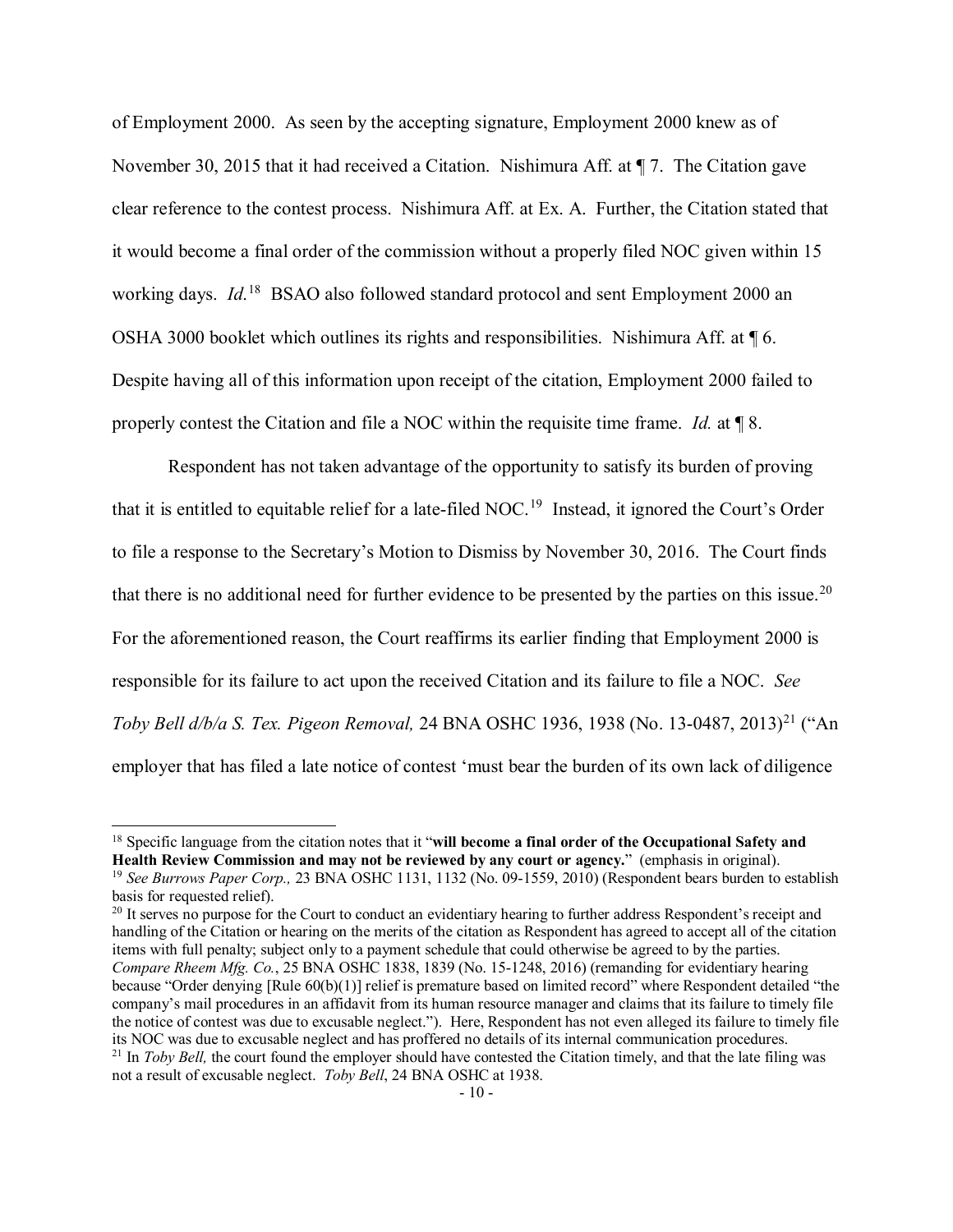in failing to carefully read and act upon the information contained in the citations.' ") (quoting *Acrom Constr. Serv.*, 15 BNA OSHC 1123, 1126 (No. 88-2291, 1991)).

The Court finds Employment 2000 has completely failed to explain its procedures for the processing and handling of important documents received in the office. Mr. Doyle is on record for signing for the Citation on November 30, 2015, and yet, the company has no explanation for how the Citation was overlooked. Mr. Lang's statement "I never received it" asserted in his April 22, 2016 NOC, without more, is insufficient to override Respondent's actual receipt of the Citation on November 30, 2015 by one of its managers. Although given the opportunity, Respondent has failed to advance any details sufficient to show excusable neglect based upon any internal miscommunication.<sup>22</sup> Furthermore, Employment 2000 has also not offered an explanation as to its failure to respond to the debt collection letter, dated January 26, 2016. The Court finds that Employment 2000 has offered no basis for Rule 60(b) relief. On the basis of the factors and considerations discussed herein and in the Court's prior July 26, 2016 Decision and Order, the Court finds Employment 2000's failure to file a timely NOC was not due to excusable neglect.

### III. CONCLUSION

 $\overline{a}$ 

The Court cannot approve the proposed settlement agreement for lack of jurisdiction and a basis for relief under Rule 60(b). Respondent has failed to proceed as provided by the requirements set forth in the Act and in the Citation and has not demonstrated that the delay in filing the NOC was excusable under the Federal Rules of Civil Procedure.

Pursuant to section 10(a) of the Act, the classification of all five of the Citation items as

<span id="page-10-0"></span><sup>22</sup> *See Nw. Conduit Corp.,* 18 BNA OSHC 1948, 1949 (No. 97-851, 1999) (Misunderstanding between company's president and its counsel excusable neglect where president testified he thought he told counsel to file a timely NOC that was actually filed a day late).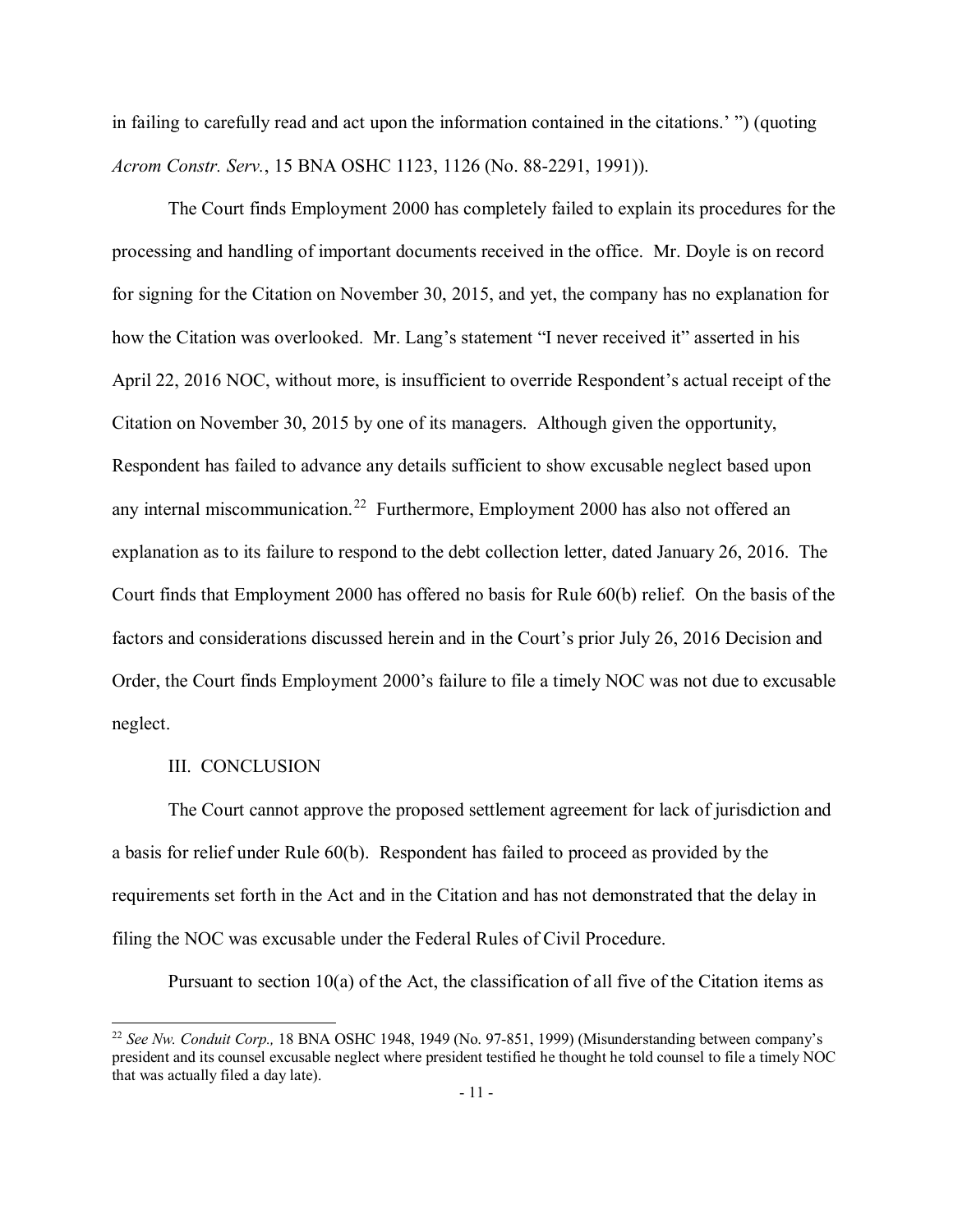serious and underlying proposed penalties totaling \$25,200 are deemed a final order of the Commission.[23](#page-11-0)

IV. FINDINGS OF FACT AND CONCLUSIONS OF LAW

All finding of fact and conclusions of law relevant and necessary to a determination of the contested issues have been found and appear in the decision above. *See* Fed. R. Civ. P. 52(a).

V. ORDER

WHEREFORE, the Court finds Respondent failed to file a timely NOC and no relief under Rule 60(b) is justified; and it is ORDERED that

1) Complainant's Motion to Dismiss Respondent's Untimely Notice of Contest is GRANTED,

2) Respondent's Notice of Contest is dismissed in its entirety with prejudice as untimely filed,

3) the proposed Settlement Agreement dated August 11, 2016 is not approved by the Court for lack of jurisdiction and is set aside, and

4) all five of the Citation serious items and proposed penalties totaling \$25,200 are deemed a final order of the Commission.

### **SO ORDERED.**

<span id="page-11-0"></span> $^{23}$  This breaks down to \$6,300 for Citation 1, Item 1; \$5,400 for Citation 1, Item 2a; \$6,300 for Citation 1, Item 3; \$3,600 for Citation 1, Item 4; and \$3,600 for Citation 1, Item 5.